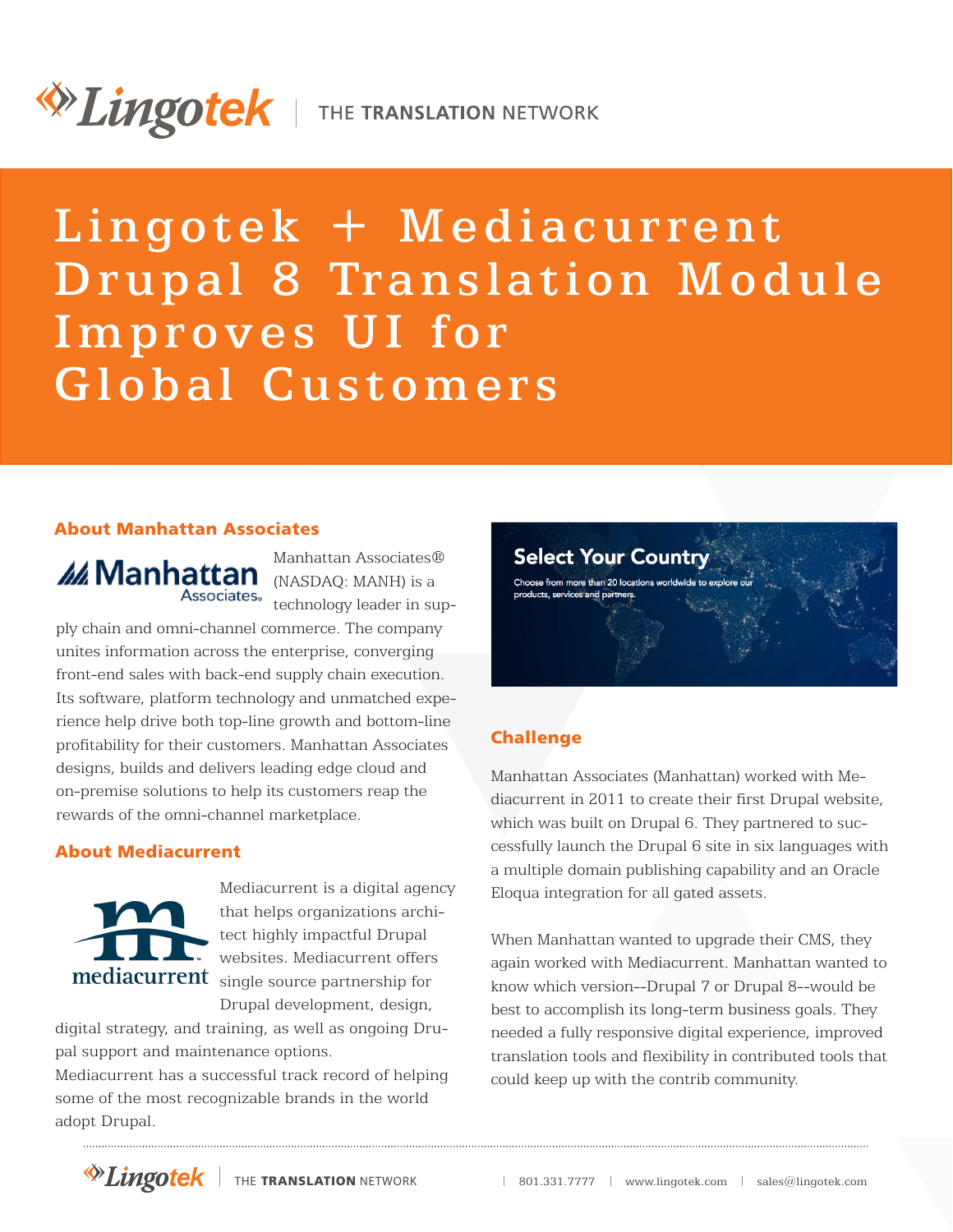



Manhattan Active™

Inventory Activate with better math and science.



Manhattan Active™ Omni Maximize return on

inventory.



#### Manhattan Active™ **Supply Chain** Adapt to demand.

#### Solution

Mediacurrent helped Manhattan evaluate its options and ultimately, the company decided on Drupal 8. This latest Drupal version has several key features that the company needs:

- Responsive design,
- Improved translation for their global customer base
- Full integration with CRM  $G$  marketing automation.

The company needed tools that could support the plan for an improved, aggressive digital strategy.

To optimize the site's multilingual capability, Mediacurrent recommended the Lingotek - Inside Drupal 8 Module that integrates with Lingotek's automated, cloud-based translation management system (TMS). The module gives the company access to professional-grade translation tools directly within Drupal to localize, update, and publish content in a single, uninterrupted workflow.

#### **Lingotek + Mediacurrent + Drupal Benefits**

- Upgraded to a robust, global-ready Drupal 8 website
- Simultaneous global launch of 8 sites
- Consistent branding G messaging
- Seamless integration
- Multilingual capability
- Personalized UI for global users

#### Benefits

Mediacurrent and Lingotek worked together to achieve Manhattan's goal of a fully responsive digital experience and multilingual capability to better engage their global community of customers. Manhattan Associates was able to improve the consistency of their corporate branding and messaging, enhance their ability to integrate translation inside Drupal, and create a better UI for its customers by offering content in their native language.